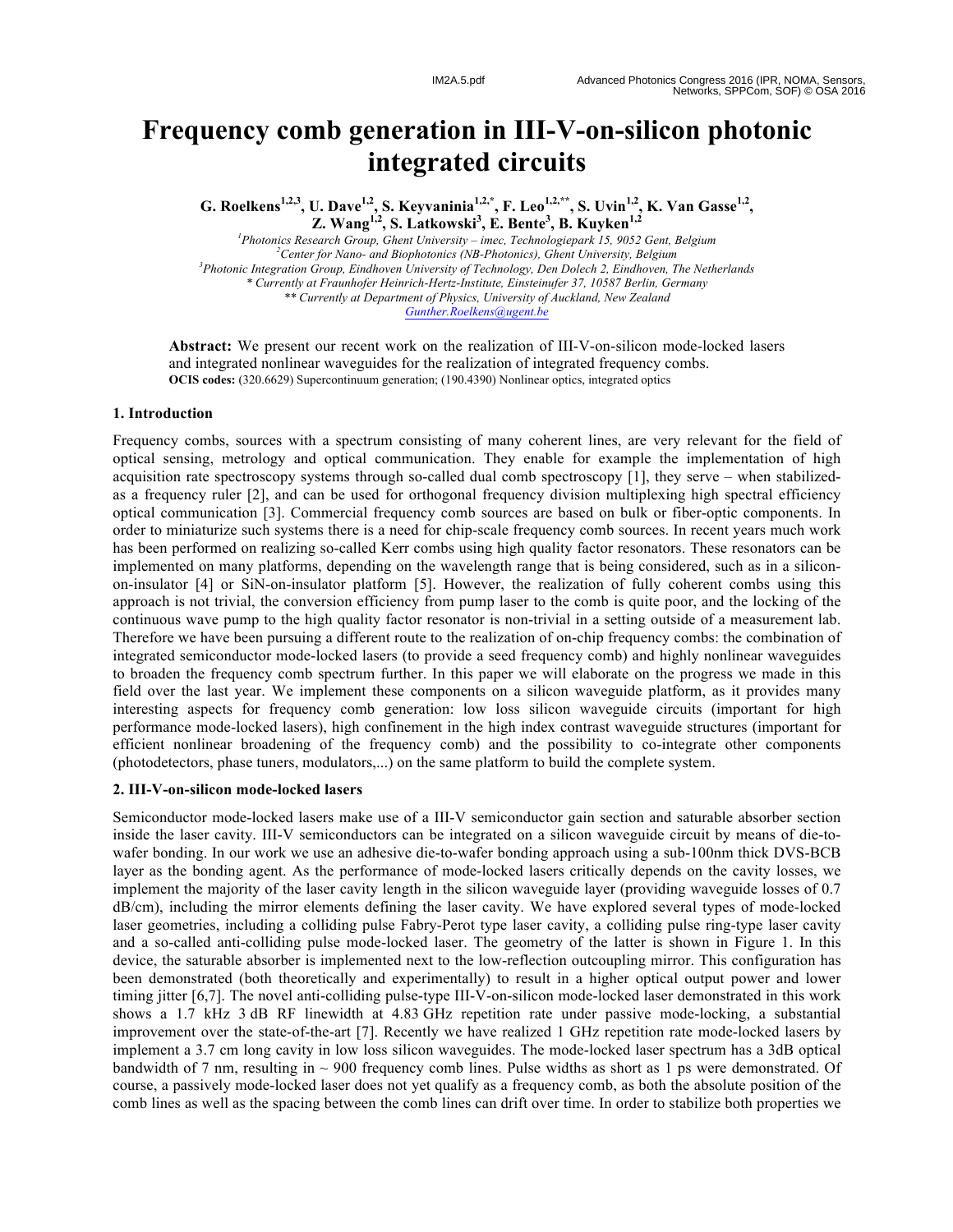have demonstrated the injection locking of a passively mode -locked laser with a modulated CW tone, with the modulation frequency of the injected signal matching that of the repetition rate of the free running passive mode locked laser. Using this approach the coherence of  $\sim$  50 longitudinal modes was demonstrated [8].



Figure 1: Layout of the III–V-on-silicon mode-locked laser cavity: (a) top view; (b) longitudinal cross-section.

## **3. Coherent supercontinuum generation in integrated waveguide circuits**

As semiconductor mode -locked lasers only provide a limited optical bandwidth, there is a need to broaden these 'seed' frequency combs, without loosing the coherence. This can be realized using nonlinear effects in integrated waveguides. Especially high index contrast waveguide structures are well suited for this purpose, as they allow achieving high optical intensities in optical waveguides for moderate optical power. Also, the high index contrast allows for substantial dispersion engineering, which is of critical importance to the efficiency of the spectral broadening. It is well known that when a short optical pulse travels through a nonlinear waveguide, several physical effects occur that lead to supercontinuum generation. The properties of such a supercontinuum mainly depends on the input pulse duration  $t_0$ , peak power P and the dispersion  $\beta_2$  and nonlinear parameter  $\gamma$  of the waveguide (or the soliton number N = sqrt ( $t_0^2/(\beta_2\gamma P)$ )). For picosecond pulses (N>16) the supercontinuum generation is dominated by modulation instability [9], i.e. the parametric amplification of background noise due to the presence of the pump in typical waveguides designed for supercontinuum generation. This results in an incoherent supercontinuum and hence not a frequency comb. For  $\sim$  100 fs pulses (N<16) soliton fission is the dominant process. This is a deterministic process and hence results in a coherent broadening of the supercontinuum. Recently we have demonstrated the use of both silicon-on-insulator and InGaP-on-insulator waveguides to realize octave-spanning frequency comb generation, starting from a  $\sim$ 100 fs pump pulse. Figure 2 shows an octave spanning (30 dB) bandwidth) mid -IR frequency comb generated in a silicon -on -insulator waveguide using a 70 fs pump pulse at 2.25 µm wavelength (15 pJ pulse energy) [10]. Figure 3 shows an octave -spanning coherent frequency comb covering the telecommunication wavelength window, realized in an InGaP -on -insulator waveguide, using a 170 fs input pulse (1.7 pJ pulse energy) [11]. As sub -picosecond pulses are required to realize coherent frequency comb broadening and semiconductor mode -locked lasers typically produce (chirped) picosecond pulses, an additional pulse compression stage is required in between the mode -locked laser and the nonlinear waveguide to realize an integrated comb generator . This compression stage consists of a highly nonlinear, highly dispersive waveguide. The high anomalous dispersion reduces the soliton number of the pulse that is propagating through the waveguide such that coherence is maintained in the process. The main process that is occurring in the waveguide is the process of self phase modulation. This coherent process spectrally broadens the pulse, while it has only a limited influence on the pulse's temporal profile. As a result, the pulse is heavily chirped. The leading edge is red shifted, while the trailing is edge is blue shifted. However, the anomalous dispersion in the waveguide tends to remove the chirp of the pulse by making the (trailing) blue components move faster than the (leading) red the spectral components in the pulse. As such, the combination of the high nonlinearity with the high dispersion reduces the pulse width. Due to the strong nonlinear response of silicon waveguides, a (sech) 1 ps can be compressed in a 2.5 cm h ighly dispersive waveguide to a 150 fs pulse, as illustrated by the simulation in Figure 4. At the same time, the spectrum of the 1 ps input pulse is broadened from 5 nm to 30 nm (at -10 dB). In the simulation, a 400 nm thick, 350 nm wide air-clad waveguide with a group velocity dispersion of -4.1 ps<sup>2</sup>/m was assumed to have a loss of 1 dB/cm and a nonlinear parameter of 140 + 26i 1/Wm. It has to be emphasized that this happens coherently, such that the spectrum of the pulse train remains a frequency comb .